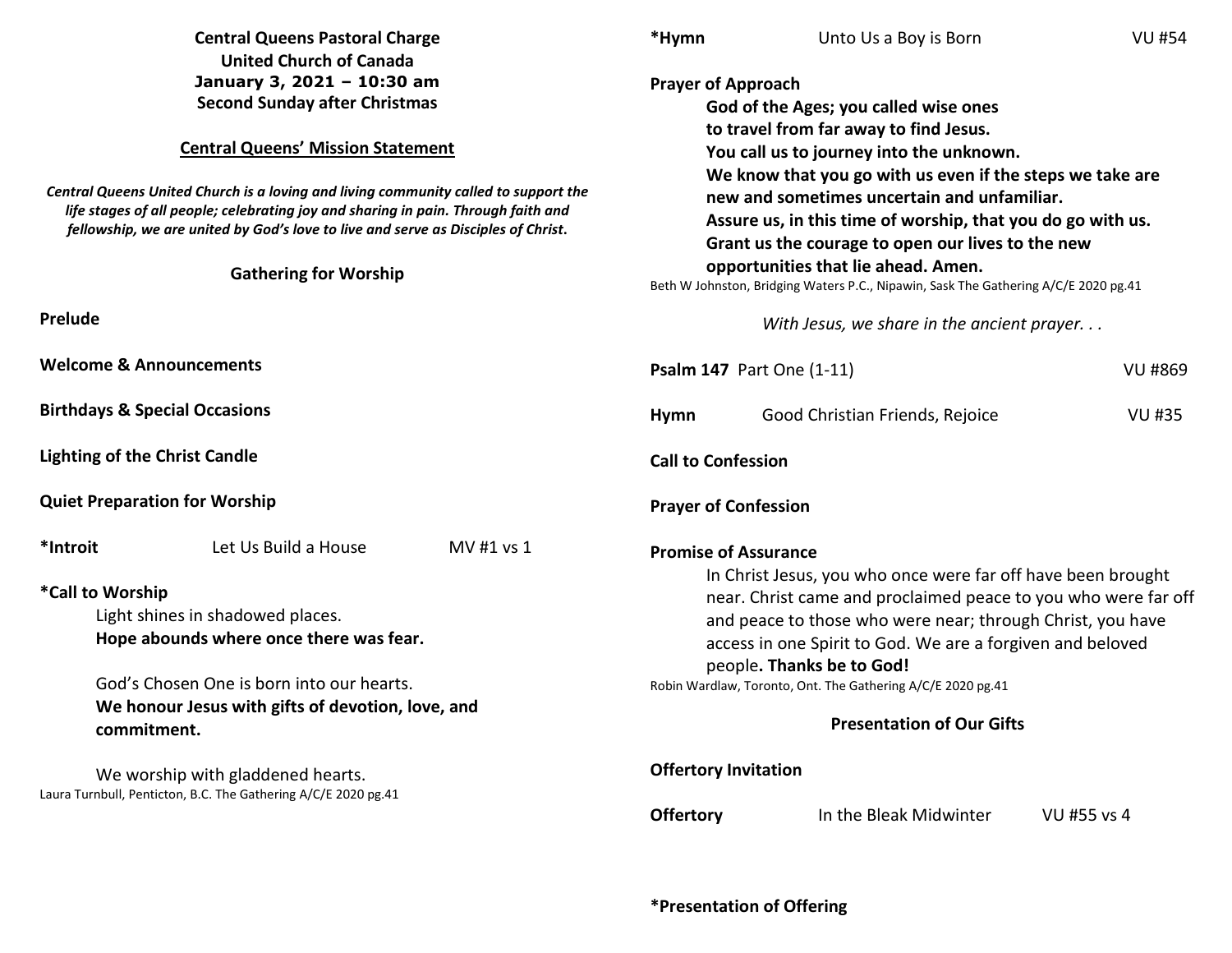|                                                               |                                                           |                                                                                                                                                                                                                              | <b>Clergy</b>                                                                                                                               | <b>Rev Greg Davis</b>                                                                                                                         |  |  |
|---------------------------------------------------------------|-----------------------------------------------------------|------------------------------------------------------------------------------------------------------------------------------------------------------------------------------------------------------------------------------|---------------------------------------------------------------------------------------------------------------------------------------------|-----------------------------------------------------------------------------------------------------------------------------------------------|--|--|
| *Offertory Prayer                                             |                                                           | <b>Office Hours</b>                                                                                                                                                                                                          | Tuesday, Wednesday & Thursday                                                                                                               |                                                                                                                                               |  |  |
| O God, you birth abundant life!                               |                                                           |                                                                                                                                                                                                                              | $9 am - 12 pm$                                                                                                                              |                                                                                                                                               |  |  |
| We thank you for the birth of Jesus.                          |                                                           | Office Phone                                                                                                                                                                                                                 | 902-964-2291                                                                                                                                |                                                                                                                                               |  |  |
| In response to your great labour of love, we offer our gifts. |                                                           | Email                                                                                                                                                                                                                        | minister@cquc.ca                                                                                                                            |                                                                                                                                               |  |  |
|                                                               | As we open ourselves to you, may your love be born in us, |                                                                                                                                                                                                                              |                                                                                                                                             |                                                                                                                                               |  |  |
| today and every day. Amen.                                    |                                                           | <b>Ministry of Music</b>                                                                                                                                                                                                     | <b>Kirk Neville</b>                                                                                                                         |                                                                                                                                               |  |  |
|                                                               |                                                           |                                                                                                                                                                                                                              | Website                                                                                                                                     | https://cquc.ca/index.htm                                                                                                                     |  |  |
|                                                               | <b>Listening for the Word</b>                             |                                                                                                                                                                                                                              |                                                                                                                                             |                                                                                                                                               |  |  |
|                                                               |                                                           |                                                                                                                                                                                                                              | <b>Church Office</b>                                                                                                                        |                                                                                                                                               |  |  |
| <b>Sacred Readings</b>                                        |                                                           |                                                                                                                                                                                                                              | <b>Office Hours</b>                                                                                                                         | Wednesday & Thursday                                                                                                                          |  |  |
|                                                               |                                                           |                                                                                                                                                                                                                              |                                                                                                                                             | $9 am - 12 pm$                                                                                                                                |  |  |
| <b>Jeremiah 31:7-14</b>                                       |                                                           | Phone                                                                                                                                                                                                                        | 902-964-2221                                                                                                                                |                                                                                                                                               |  |  |
| John 1:1-18                                                   |                                                           |                                                                                                                                                                                                                              | Email                                                                                                                                       | office@cquc.ca                                                                                                                                |  |  |
| Anthem                                                        | Mary, Did You Know                                        |                                                                                                                                                                                                                              | Warm Welcome to All - We are glad you are here as a visitor, a seeker,<br>someone looking for a new church home, or as a regular worshiper. |                                                                                                                                               |  |  |
| Sermon                                                        | What Child is This                                        |                                                                                                                                                                                                                              |                                                                                                                                             |                                                                                                                                               |  |  |
|                                                               |                                                           |                                                                                                                                                                                                                              |                                                                                                                                             | Today's Bulletins are placed in loving memory of Catlin Wright. Lovingly                                                                      |  |  |
| <b>Pastoral Prayer</b>                                        |                                                           | remembered by Matthew & Jade Doucette.                                                                                                                                                                                       |                                                                                                                                             |                                                                                                                                               |  |  |
| <b>Responding to the Word</b>                                 |                                                           | Thank You - The congregation of Central Queens United Church would<br>like to thank Kirk Neville for leading our worship service this morning.                                                                               |                                                                                                                                             |                                                                                                                                               |  |  |
| *Hymn                                                         | Hark! the Herald Angels Sing                              | <b>VU #48</b>                                                                                                                                                                                                                |                                                                                                                                             |                                                                                                                                               |  |  |
|                                                               |                                                           | Life and Work of Our Church                                                                                                                                                                                                  |                                                                                                                                             |                                                                                                                                               |  |  |
| *Blessing                                                     |                                                           |                                                                                                                                                                                                                              |                                                                                                                                             |                                                                                                                                               |  |  |
| *Extinguishing of the Candle                                  |                                                           | Greg's Office Hours: Tuesday, Wednesday and Thursday from $9$ am $-12$<br>pm. If anyone is in the hospital or would like a visit from Greg, please call<br>him at 902-964-2291. If you wish to meet with Greg outside the    |                                                                                                                                             |                                                                                                                                               |  |  |
| <b>Choral Benediction</b><br>Three Fold Amen                  |                                                           | scheduled hours, please call 902-964-2291 or email minister@cquc.ca<br>for an appointment.                                                                                                                                   |                                                                                                                                             |                                                                                                                                               |  |  |
| Postlude                                                      |                                                           |                                                                                                                                                                                                                              |                                                                                                                                             |                                                                                                                                               |  |  |
| * Please stand as you are able                                |                                                           | In-Church Services: Registration is required. To registration, please call<br>902-964-2221 or email office@cquc.ca. Masks are required. If you are<br>registering after Thursday, please text or call Velda at 902-940-7674. |                                                                                                                                             |                                                                                                                                               |  |  |
| <b>Ministers</b>                                              | All of us                                                 |                                                                                                                                                                                                                              |                                                                                                                                             | Bulletin Deadline - Deadline for items to be placed in the bulletin is<br>Wednesday evening. Bulletin items can be emailed to office@cquc.ca. |  |  |